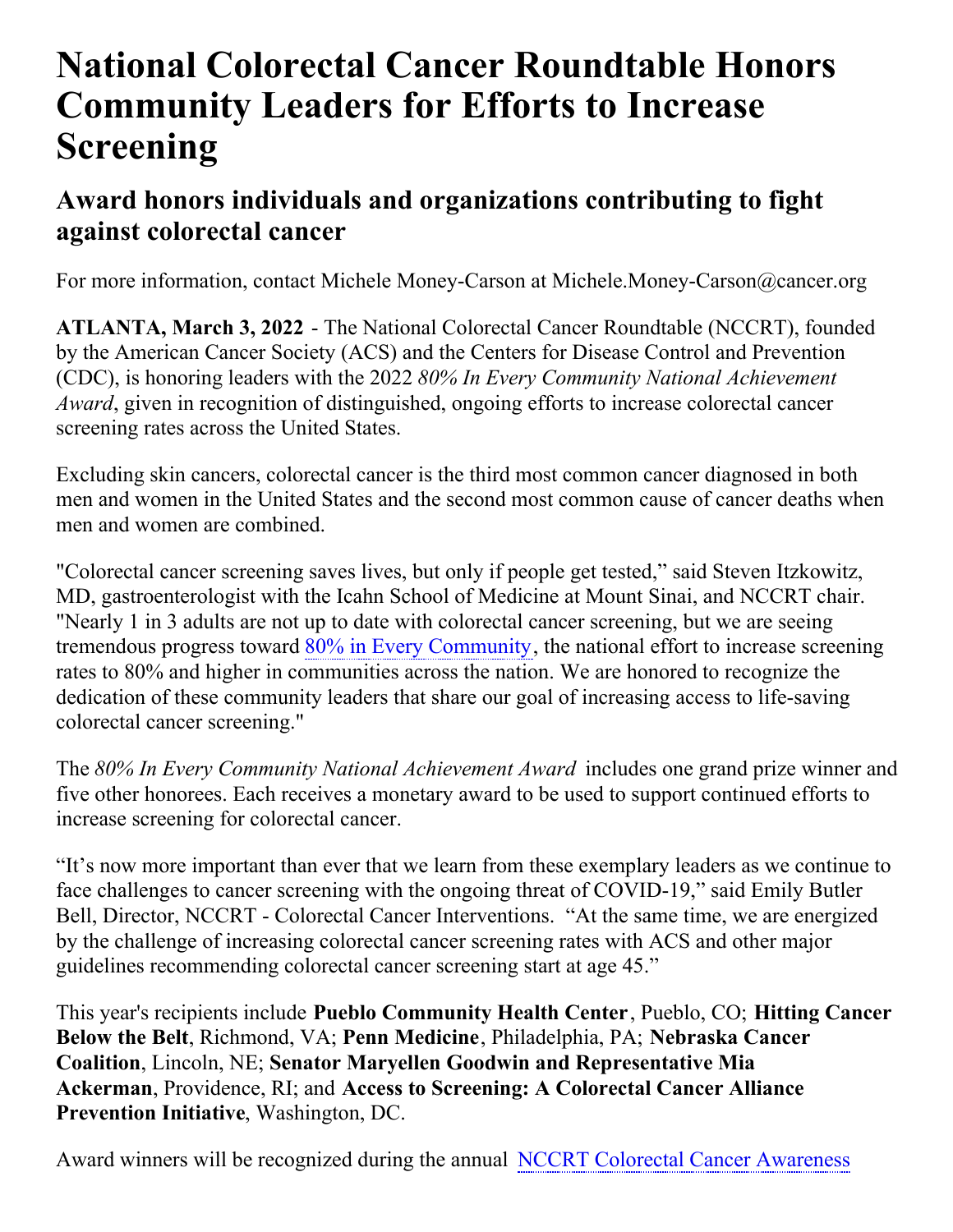Month Webcast on March 8 at 2:00 pm ET featuring Drs. Itzkowitz and Smith and other guests celebrating the successes of the 80% in Every Community initiative and sharing more about colorectal cancer screening. [Register](https://nccrt.org/event/2022webcast/) to attend the live webcast and learn more about increasing colorectal cancer screening rates.

More details about this year's recipients:

#### **\$3,000 Grand Prize Winner: Category: Community Health Center Pueblo Community Health Center, Pueblo, CO**

Founded in 1983, Pueblo Community Health Center provides primary care to largely lower income and racial and/or ethnic minority communities in and around Pueblo, CO. In 2019, PCHC selected colorectal cancer screening as a key performance measure to increase rates from a baseline of 54% in 2018. The COVID-19 pandemic struck three months into the work, but staff remained committed. Process improvements included developing provider champions to test and adapt new clinic workflows, reporting outcomes by provider, training medical assistants to educate and engage patients, utilizing case management and navigation staff to reduce barriers, adapting workflows to the telehealth environment, and postcard mailings. The screening initiative provided a focus in which staff and management could express their values for patient-focused care despite the challenges brought on by the pandemic. By 2021, screening rates had reached 62%. The same year, the Health Resources and Services Administration awarded PCHC a "Gold" Quality Award, placing it in the top 10% of health centers nationally.

#### **\$1,000 Honoree:**

#### **Category: Community Organization**

#### **Hitting Cancer Below the Belt (HCB2), Richmond, VA**

HCB2 is dedicated to colorectal cancer prevention in its hometown of Richmond and across the Commonwealth of Virginia. Established in 2013 after the founder's husband, Rich Conklin, passed away from colorectal cancer, HCB2 engages thousands of community members, providing community education, early detection services for the uninsured, and support services for patients and survivors. In 2014, HCB2 began building and bridging screening resources for low-income, medically underserved individuals with a Free Colonoscopy Day program and FluFIT service. The organization then expanded their efforts by launching the HCB2 Free Clinic Colorectal Cancer Screening Program in 2017, which provides free fecal immunochemical tests (FITs) in partnership with nine free clinic and Federally Qualified Health Center (FQHC) sites. HCB2 has provided colorectal cancer education and affordable screening to over 2,550 medically underserved individuals through these efforts. HCB2 also works alongside the American Cancer Society, Cancer Action Coalition of Virginia, and the Virginia Colorectal Cancer Roundtable to enhance education throughout the region.

#### **\$1,000 Honoree:**

#### **Category: Hospital/Health System Penn Medicine, Philadelphia, PA**

Penn Medicine, an academic medical center based in the University of Pennsylvania, strives to improve the health and well-being of people through research, education, clinical care, and community service. The health system includes six acute-care hospitals and hundreds of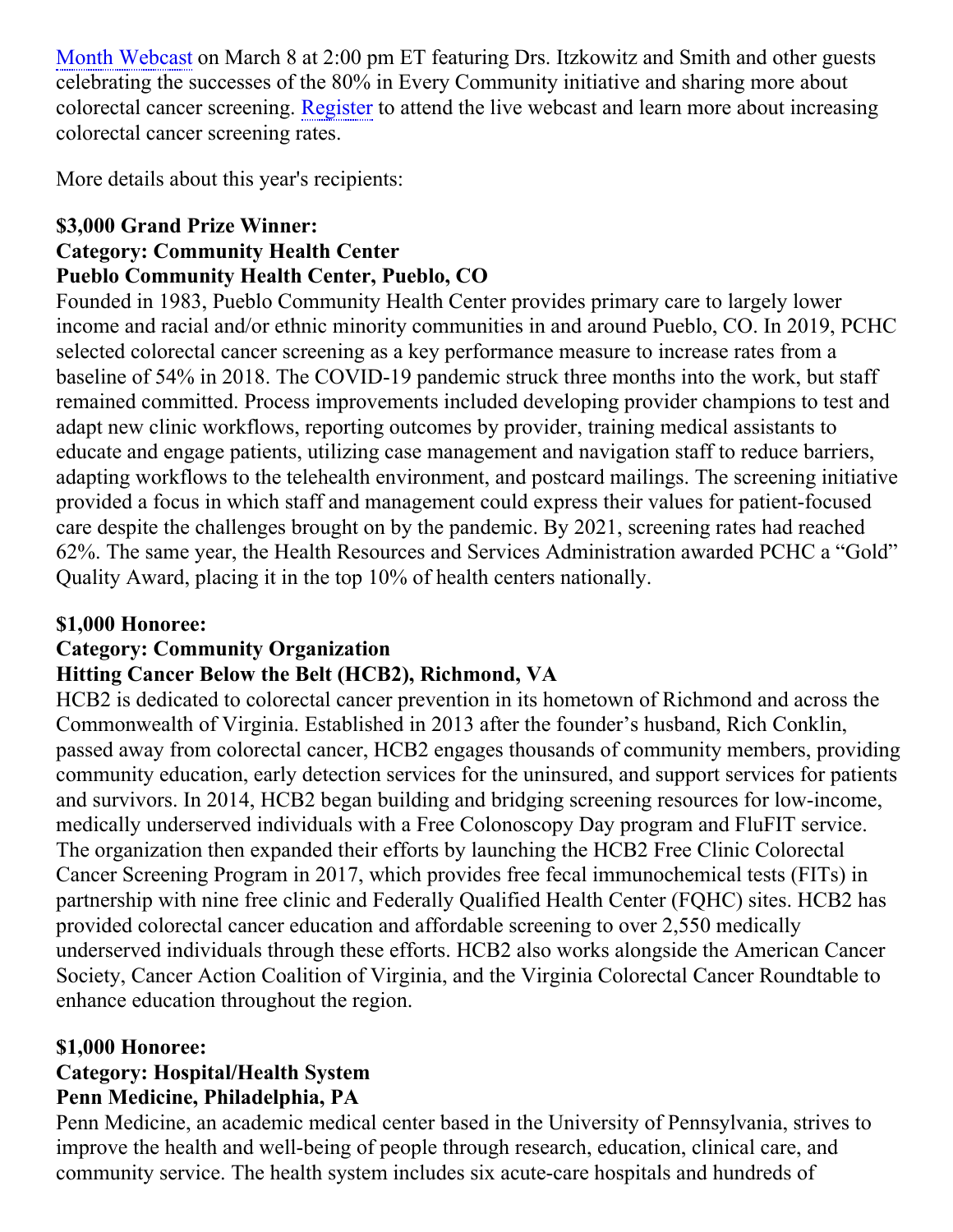outpatient locations throughout the region, serving patients across Southeastern Pennsylvania, Central Pennsylvania, and Southern New Jersey. In 2020, the health system created a systemwide goal focused on increasing colorectal cancer screening among Black patients in the Philadelphia region. Team leads implemented a multi-pronged effort across the primary care network with over 90 practices, including direct patient outreach, nearly 3,900 mailed fecal immunochemical tests (FITs), and navigation for patients with abnormal results. Penn Medicine also partnered with a Black-owned radio station on a media campaign and implemented six drivethrough screening events in partnership with Enon Tabernacle Church, which serves 15,000 members. Despite the myriad of challenges posed by COVID, the team increased screening among Black patients across more than 90 clinics, reversing a previous disparity in screening rates. Penn Medicine is committed to continuing to grow and improve their colorectal cancer screening efforts.

#### **\$1,000 Honoree:**

#### **Category: Cancer Coalition/State Roundtable Nebraska Cancer Coalition, Lincoln, NE**

The Nebraska Cancer Coalition (NC2) is Nebraska's statewide nonprofit cancer coalition, with a membership that includes health systems, providers, public health, nonprofits, patients, caregivers and survivors. In early 2020, NC2 founded the FightBackNE.org campaign with support from the Great Plains Colon Cancer Task Force to promote colorectal cancer screening to rural communities in Nebraska with lower screening rates. Using NCCRT's market research on messaging to the unscreened, NC2 conducted rural focus groups to test campaign messaging and materials, including posters/flyers/postcards, social media, and co-brandable T-shirts. The program expanded in 2021 with Spanish materials and a press toolkit. Despite challenges from the COVID-19 pandemic, successes in 2021 included partnerships with 11 organizations; 54 estimated online earned media stories; and broadcast and social media placements, with 15.7k Facebook post impressions. In 2022, the campaign expanded to reach all 93 counties and includes messaging on screening at 45. Rural communities will have a focused effort targeting farmers, ranchers, and those in the agricultural community.

#### **\$1,000 Honoree:**

#### **Category: Elected Leaders**

#### **Senator Maryellen Goodwin and Representative Mia Ackerman, Providence, RI**

Senator Maryellen Goodwin and Representative Mia Ackerman of Rhode Island have demonstrated a longtime commitment to advocating for policies to fight cancer. In 2019, Sen. Goodwin and Rep. Ackerman partnered with the American Cancer Society Cancer Action Network (ACS CAN), Fight Colorectal Cancer, and other advocates, embarking on what would become the journey to pass a bill to remove out-of-pocket costs for colonoscopies following a positive non-invasive screening test. Just a few months later, the battle became a very personal one when Sen. Goodwin was diagnosed with colorectal cancer. Through treatment, she continued to serve in her role, relentlessly pursuing passage of the bill alongside Rep. Ackerman for three sessions. Ultimately, the bill was passed unanimously in 2021 and went into effect January 1, 2022. Removing this financial barrier will expand access to screenings and remove any financial disincentive for follow-up screenings. Sen. Goodwin and Rep. Ackerman also received ACS CAN's prestigious National Distinguished Advocacy Award in 2021.